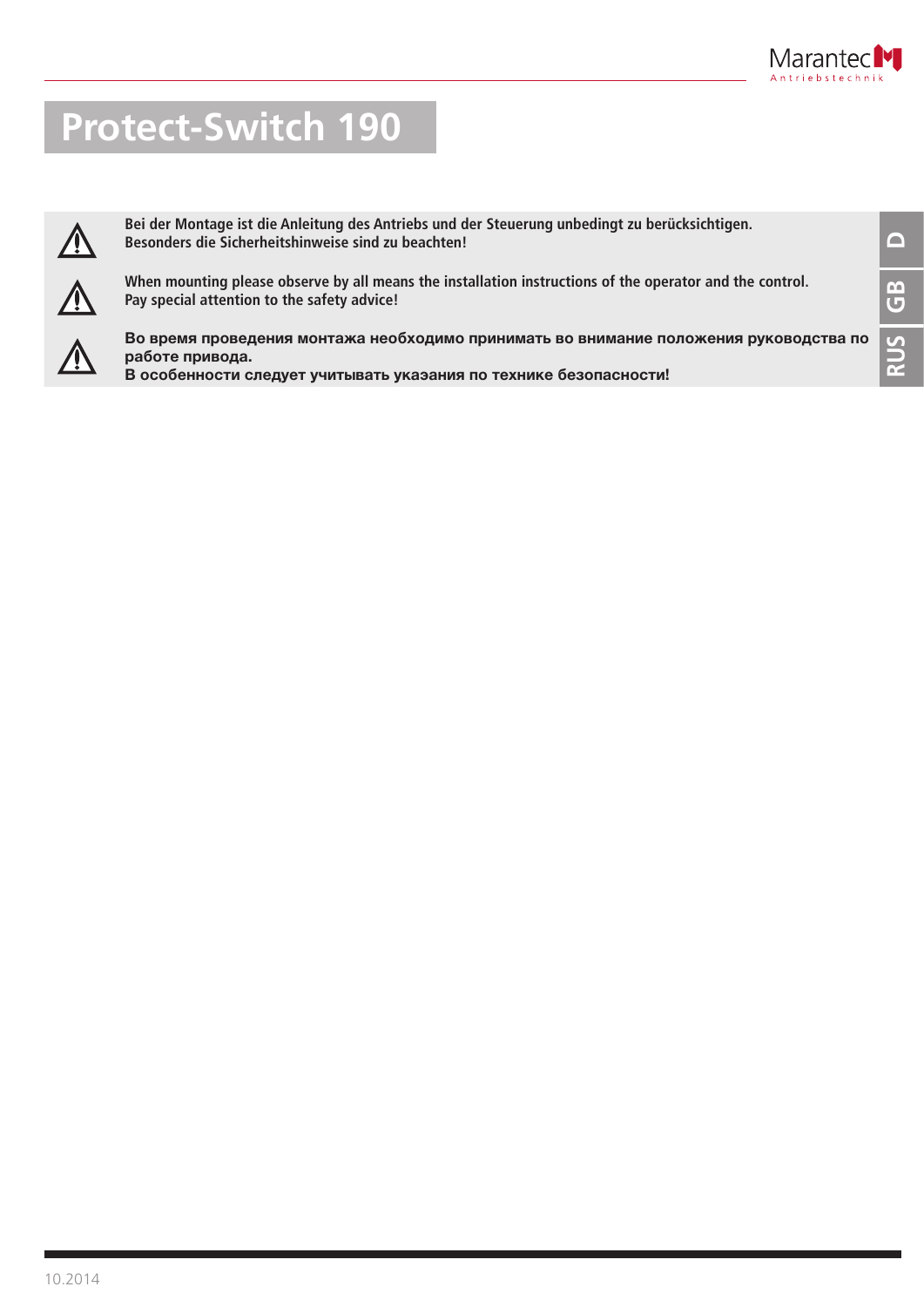

## **GEFAHR!**

## **Lebensgefahr durch Stromschlag!**

Vor Verkabelungsarbeiten trennen Sie das Antriebssystem unbedingt von der Stromversorgung. Stellen Sie sicher, dass während der Verkabelungsarbeiten die Stromversorgung unterbrochen bleibt.

#### **DANGER!** Δ

## **Life-threatening danger due to electric shock!**

It is vital that you disconnect the operator system from the power supply before commencing cabling work. Take measures to ensure that the power supply remains disconnected for the duration of the work.

#### ОПАСНОСТЬ! 71

## Опасность для жизни из-за поражения током!

Перед работами по прокладке кабельной сети обязательно отсоедините приводную систему от электроснабжения. Убедитесь в том, что во время работ по прокладке кабельной сети электроснабжение остается прерванным.

#### 幽 **HINWEIS**

### **Gefahr von Sachschaden durch unsachgemäße Montage des Antriebs!**

Fremdspannung an dem Anschluss XB03 führt zur Zerstörung der gesamten Elektronik.

Schließen Sie an die Klemmen 1, 2 und 4 (XB03) nur potentialfreie Kontakte an.

#### **NOTICE** 艸

## **Danger of material damage resulting from incorrect installation of the operator!**

If an external voltage is connected to terminal block XB03, the entire electronic system will be irreparably damaged.

• Connect only potential-free contacts to terminals 1, 2 and 4 (XB03).

## УКАЗАНИЕ

## Опасность материального ущерба вследствие ненадлежащего монтажа привода!

Подключение внешнего напряжения к разъему XB03 ведет к разрушению всей электроники.

• Подключайте к клеммам 1, 2 и 4 (XB03) только беспотенциальные контакты.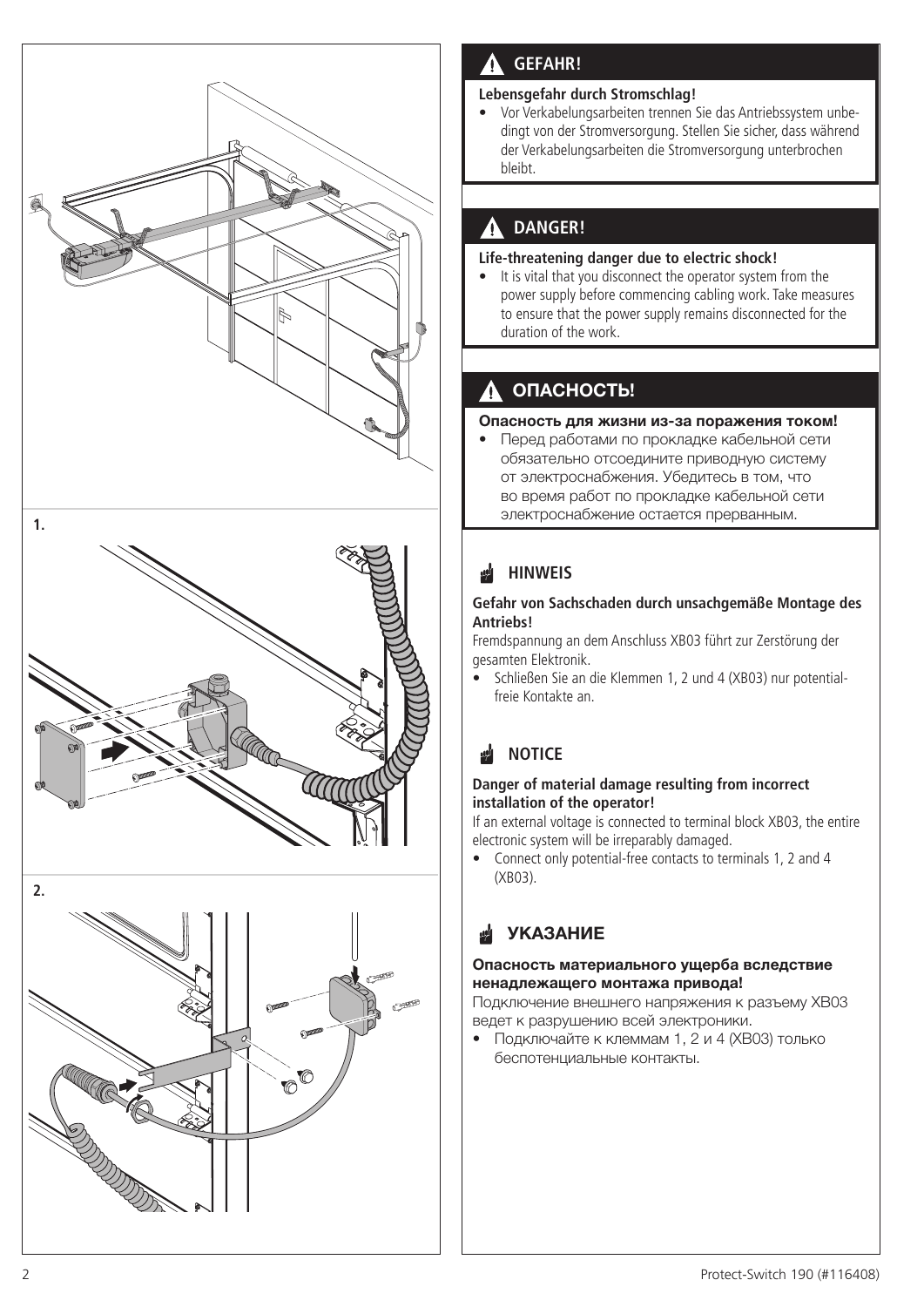

| 1                | ЗАЗЕМЛЕНИЕ -                                       |
|------------------|----------------------------------------------------|
| 2                | Импульс                                            |
| З                | 24 В пост. тока + / макс. 50 мА                    |
| 4                | Цепь останова, активна после<br>команды Reset      |
| 70               | Заземление                                         |
| 71               | Фотобарьер                                         |
| AP <sub>01</sub> | Узел подсоединения Сторона ворот                   |
| AP <sub>02</sub> | Узел подсоединения Сторона стены                   |
| Sh4              | Скользящий дверной контакт<br>(только открыватель) |
| XB03             | Присоединение внешних элементов<br>управления      |